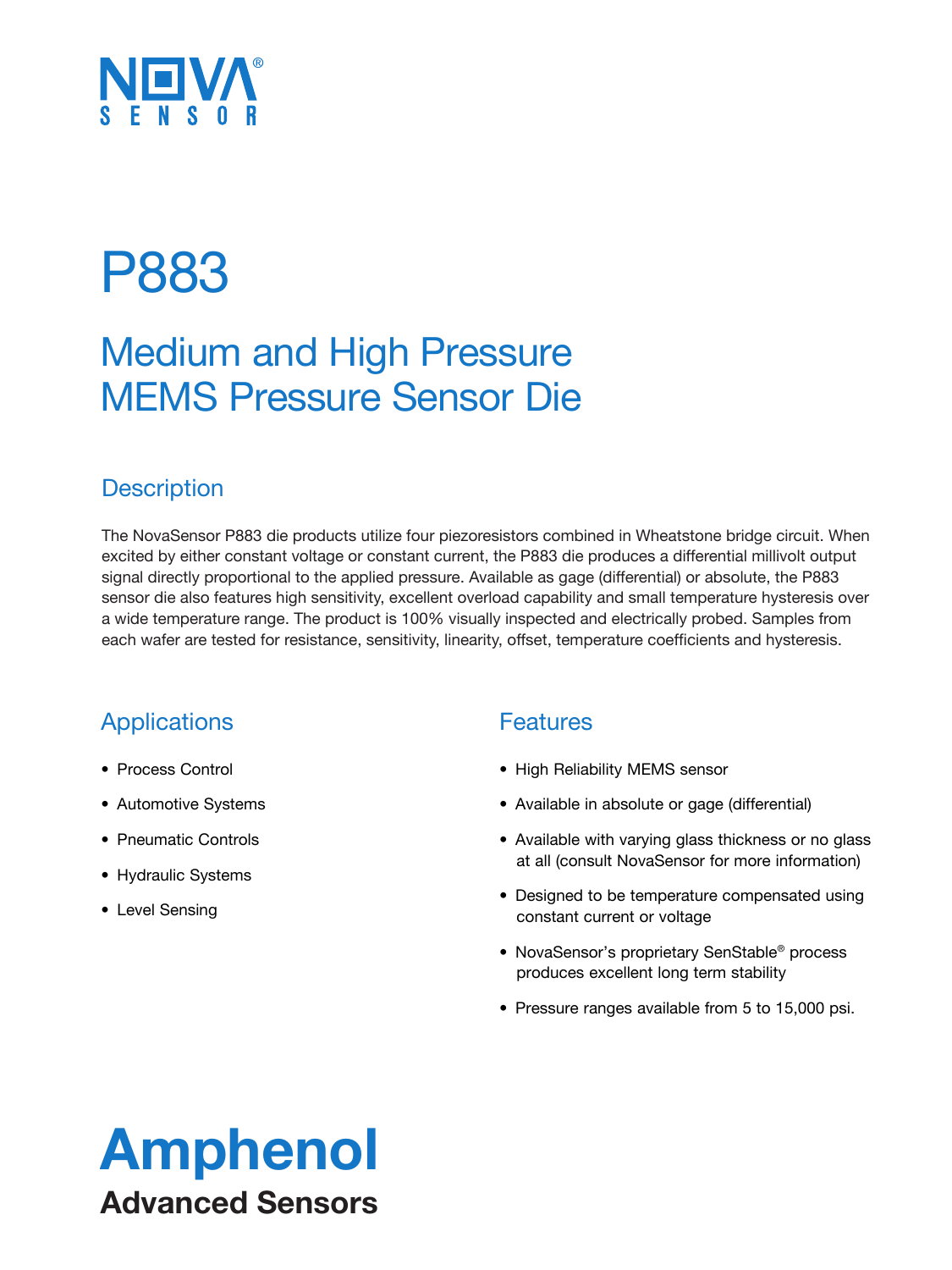# P883 Specifications

| <b>Parameter</b>                                                     |                           | Value                                  | <b>Units</b> | <b>Notes</b>            |  |  |
|----------------------------------------------------------------------|---------------------------|----------------------------------------|--------------|-------------------------|--|--|
| <b>General</b>                                                       |                           |                                        |              |                         |  |  |
|                                                                      | Differential only         | 5,500                                  | psig         |                         |  |  |
| Pressure                                                             | Differential and absolute | 15, 30, 70, 150, 300                   | psig / psia  |                         |  |  |
|                                                                      | Absolute only             | 1000, 1500, 3000, 5000, 10000, 15000   | psig         |                         |  |  |
| Maximum Pressure                                                     |                           | 2 x pressure, 5000-10000 psi           |              |                         |  |  |
| Maximum Pressure                                                     |                           | 3 x pressure, 5-3000 psi               |              |                         |  |  |
| <b>Environmental</b>                                                 |                           |                                        |              |                         |  |  |
| Electrostatic damage (ESD) Class 1                                   |                           |                                        |              | MIL-STD 883 method 3015 |  |  |
| <b>Temperature Range</b>                                             |                           |                                        |              |                         |  |  |
| Operating                                                            |                           | $-40$ to 125                           | $^{\circ}C$  | -40°F to 257°F          |  |  |
| Storage                                                              |                           | $^{\circ}C$<br>$-55$ to 150            |              | -67°F to 302°F          |  |  |
| <b>Mechanical (1)</b>                                                |                           |                                        |              |                         |  |  |
| Weight                                                               |                           | 0.04 grams                             |              |                         |  |  |
| Media Compatibility                                                  |                           | Clean, dry air, and noncorrosive gases |              |                         |  |  |
| Electrical @ 25°C (72°F), 1.0 mA, and note 6 unless otherwise stated |                           |                                        |              |                         |  |  |
| Excitation                                                           |                           | 1.0                                    | mA           | 10 VDC max.             |  |  |
| Input Impedance                                                      |                           | $5000 \pm 20\%$                        | Ω            |                         |  |  |
| Output Impedance                                                     |                           | $5000 \pm 20\%$                        | Ω            |                         |  |  |
| Zero Offset                                                          |                           | ±10                                    | mV/V         | 1                       |  |  |
| <b>Full Scale</b><br>Output (FSO)                                    | 5 to 300 psi              | $133 \pm 33$                           | mV           | 5                       |  |  |
|                                                                      | 1000 to 5000 psi          | $150 \pm 30$                           | mV           |                         |  |  |
| Linearity                                                            |                           | ± 0.25                                 | %FSO         | 2, 6                    |  |  |
| Zero Pressure Repeatability                                          |                           | ± 0.1                                  | %FSO         | 1                       |  |  |
| Thermal Coefficient of Zero                                          |                           | ± 5                                    | µV/V/°C      | 3                       |  |  |
| Thermal Coefficient of Resistance                                    |                           | 0.38                                   | $%$ /°C      | 3                       |  |  |
| Thermal Coefficient of Sensitivity                                   |                           | $-0.19$                                | %FSO/°C      | 3                       |  |  |
| Zero Thermal Repeatability                                           |                           | ± 0.2                                  | %FSO         | 4                       |  |  |

1. 0 kPaA for absolute sensors, 0 kPaG for differential or gage sensors.

- 2. Best fit straight line.
- 3. Between 32°F and 158°F (0°C and 70°C), typical
- 4. Between -40°F and 257°F (–40°C and 125°C), typical
- 5. 500 psig die has FSO 100 ± 25 mV; 10000 psia die has FSO 300 ± 40 mV; 15000 psia die has FSO 240 ± 35 mV.
- 6. 5 psig (0.34 bar) linearity: 0.30 %FSO best fit straight line.



*0.08 in x 0.08 in x 0.08 in ( 2.1 mm x 2.1 mm x 2.0 mm)*

P883 schematic and wirebond diagram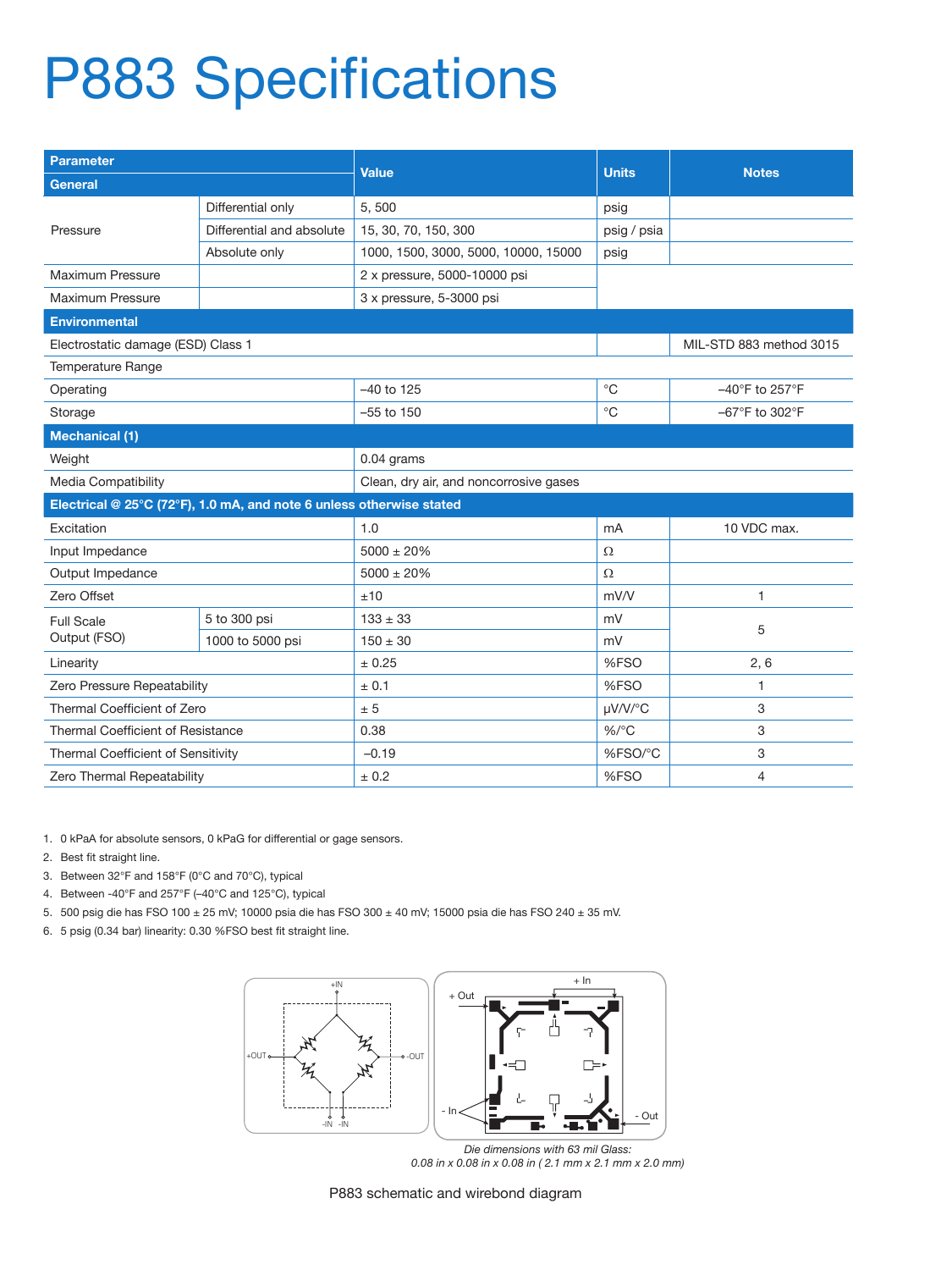### Shipping and Handling

All wafers are sawn on tape with plastic rings and are shipped in protective plastic containers. Electrical rejects and visual rejects are inked. Each wafer will have the following information: Lot #, Wafer #, Part #, and the number of good (yielded) die.

#### **Warranty**

NovaSensor warrants its products against defects in material and workmanship for 12 months from date of shipment. Products not subjected to misuse will be repaired or replaced. THE FOREGOING IS IN LIEU OF ANY OTHER EX-PRESSED OR IMPLIED WARRANTIES. NovaSensor reserves the right to make changes without further notice to any products herein. NovaSensor makes no warranty, representation or guarantee regarding the suitability of its products for any particular application, nor does NovaSensor assume any liability arising out of the application or use of any product or circuit, and specifically disclaims and all liability, including without limitation consequential or incidental damages.

### Ordering Information

| 63 mil (1.60 mm) Glass - Standard |                |       |                       |              |
|-----------------------------------|----------------|-------|-----------------------|--------------|
| Part<br><b>Number</b>             | Gage /<br>Abs. |       | <b>Pressure range</b> | Part         |
|                                   |                | Psi   | <b>Bar</b>            | <b>Numbe</b> |
| 51322                             | G              | 5     | 0.34                  | 51333        |
| 51323                             | G              | 15    | 1.03                  | 51334        |
| 51324                             | G              | 30    | 2.06                  | 51335        |
| 51325                             | G              | 70    | 4.82                  | 51336        |
| 51326                             | G              | 150   | 10.3                  | 51337        |
| 51327                             | G              | 300   | 20.6                  | 51338        |
| 51328                             | A              | 15    | 1.03                  | 51339        |
| 51329                             | A              | 30    | 2.06                  | 51340        |
| 51330                             | A              | 70    | 4.82                  | 51341        |
| 51331                             | A              | 150   | 10.3                  | 51342        |
| 51332                             | A              | 300   | 20.6                  | 51343        |
| 51405                             | G              | 500   | 34.5                  |              |
| 51588                             | A              | 1000  | 68.9                  |              |
| 51589                             | A              | 1500  | 103                   |              |
| 51590                             | A              | 3000  | 206                   |              |
| 51591                             | A              | 5000  | 345                   |              |
|                                   | A              | 10000 | 689                   |              |
| 51621                             | A              | 15000 | 1034                  |              |

| 63 mil (1.60 mm) Glass - Standard |   |     | 93 mil (2.36 mm) Glass - Optional |  |                       |             |                       |            |
|-----------------------------------|---|-----|-----------------------------------|--|-----------------------|-------------|-----------------------|------------|
| Gage /<br>Part<br>lumber<br>Abs.  |   |     | <b>Pressure range</b>             |  | Part<br><b>Number</b> | Gage / Abs. | <b>Pressure Range</b> |            |
|                                   |   | Psi | <b>Bar</b>                        |  |                       |             | Psi                   | <b>Bar</b> |
| 51322                             | G | 5   | 0.34                              |  | 51333                 | G           | 5                     | 0.34       |
| 51323                             | G | 15  | 1.03                              |  | 51334                 | G           | 15                    | 1.03       |
| 51324                             | G | 30  | 2.06                              |  | 51335                 | G           | 30                    | 2.06       |
| 51325                             | G | 70  | 4.82                              |  | 51336                 | G           | 70                    | 4.82       |
| 51326                             | G | 150 | 10.3                              |  | 51337                 | G           | 150                   | 10.3       |
| 51327                             | G | 300 | 20.6                              |  | 51338                 | G           | 300                   | 20.6       |
| 51328                             | A | 15  | 1.03                              |  | 51339                 | A           | 15                    | 1.03       |
| 51329                             | A | 30  | 2.06                              |  | 51340                 | A           | 30                    | 2.06       |
| 51330                             | A | 70  | 4.82                              |  | 51341                 | A           | 70                    | 4.82       |
| 51331                             | A | 150 | 10.3                              |  | 51342                 | A           | 150                   | 10.3       |
| 51332                             | A | 300 | 20.6                              |  | 51343                 | A           | 300                   | 20.6       |

Minimum release Quantity: Two wafers or approximately 2000 die